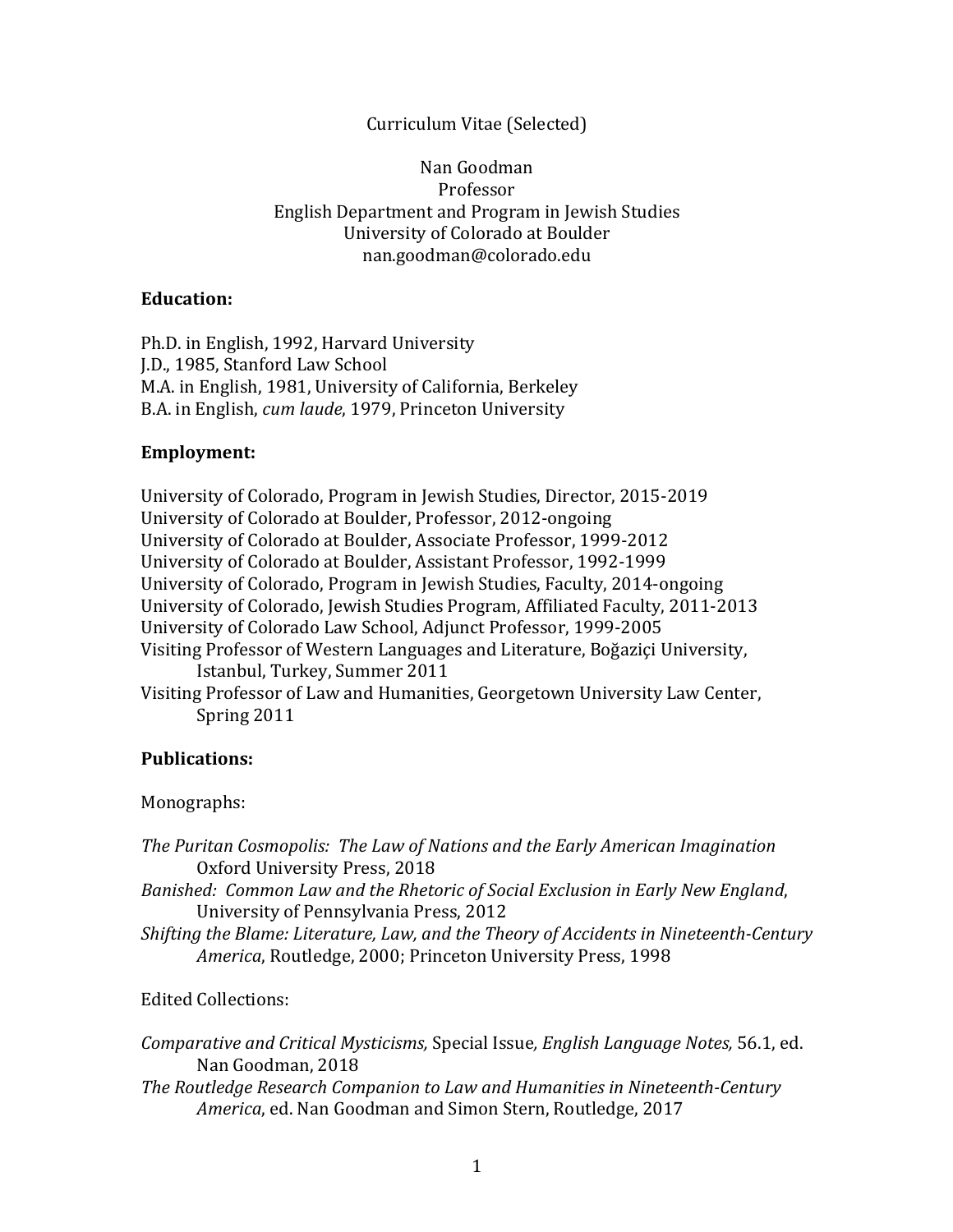*The Turn Around Religion in America: Literature, Culture, and the Work of Sacvan Bercovitch*, ed. Nan Goodman and Michael Kramer*,* Ashgate, 2011 *Juris-Dictions, Special Issue, English Language Notes, 48.2, ed. Nan Goodman, 2010* 

Work in Progress:

*Shabbtai Sevi Comes to America* (monograph)

Refereed Essays:

"The Jewish Apostate and the American Expatriate: Leave-Taking in the Early American Republic," *Journal of the Early Republic*, 41.1, 2021

"From the 'Northerne Parts of Virginia' to 'Cape-Codd': A Mayflower Thesaurus," *Early American Literature*, 56.1, 105-129, 2021

"At the Time of that Look": The Problems with Simultaneity in the Testimony at Salem," in *It's About Time: Essays in American Literature*, ed. Cindy Weinstein, Cambridge University Press, 2019

Introduction: Critical and Comparative Mysticisms," Comparative and Critical *Mysticisms, Special Issue, English Language Notes, 56.1, ed. Nan Goodman, 1-*7, 2018

- "Forming the Nation in Nineteenth-Century America," in *Cambridge Critical Concepts: Law and Literature*, ed. Kieran Dolin, Cambridge University Press. 172-187, 2017
- "Sabbatai Sevi and the Ottoman Jews in Increase Mather's *The Mystery of Israel's Salvation*," in *New Approaches to Puritan Studies*," ed. Bryce Traister, Cambridge University Press, 38-53, 2017
- "Preface" in *The Routledge Companion to Law and Humanities in Nineteenth-Century* America (with Simon Stern), ed. Goodman and Stern, Routledge, xiii-xxii, 2017
- "I Hear No Things Laid to My Charge: Aurality in Anne Hutchinson's Trial Transcript," *Critical Analysis of Law*, 2.2, 2015

"The Puritan Cosmopolis, A Covenantal View," *American Literary History*, 27.1, 1-25, 2015

"Mather's Turkey: International Law and the Utopian Imagination in Seventeenth-Century America," in *Law and the Utopian Imagination*, ed. Austin Sarat, Martha Umphrey, and Lawrence Douglas, Stanford University Press, 2014

- "The Illocutions of Exile," *Law, Culture, and the Humanities*, 9.3, 421-431, 2013
- "Foreword," in *The Turn Around Religion in America: Literature, Culture, and the Work of Sacvan Bercovitch, Ashgate, xvii-xxiii, 2011*
- "Robert Keayne's Nails, or a Mercantilist's Version of Christian Charity," in The Turn Around Religion in America: Literature, Culture, and the Work of Sacvan *Bercovitch,* Ashgate, 223-235, 2011
- "'For Their and Our Security': Jurisdictional Identity and the Performance of the 'Poor Indian' on Deer Island," *Native Acts: Indian Performance in Early North America*, Joshua Bellin and Laura Mielke, eds. University of Nebraska Press 53- 79, 2011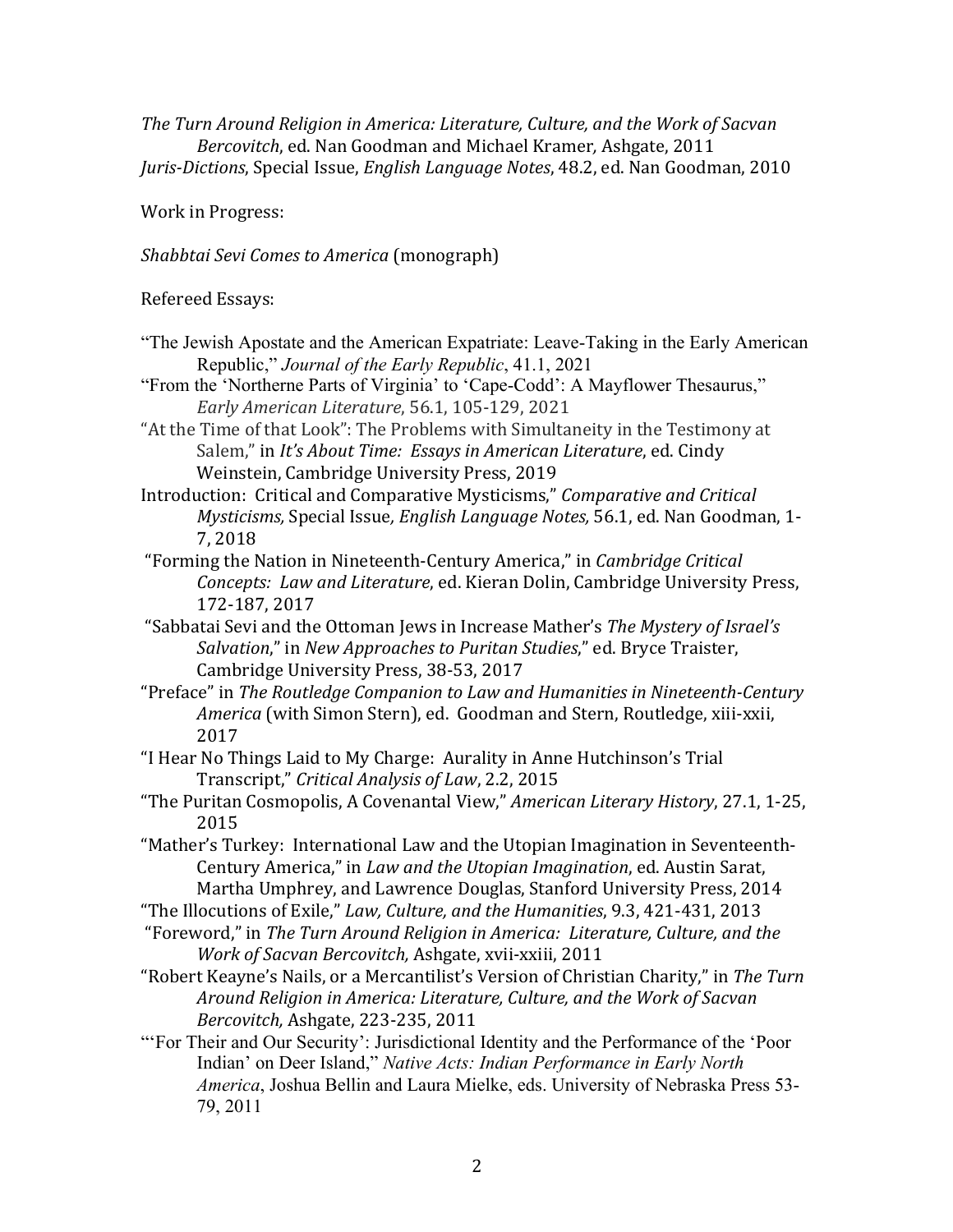- "The Early American Text: Law or Literature?" Teaching Law and Literature, MLA's Options For Teaching series, eds. Austin Sarat, Cathrine Frank, Matthew Anderson, MLA Publications, 385-393, 2011
- "Introduction: Making Space for Juris-Dictions," *English Language Notes*, 48.2, 2010
- "'Money Answers All Things': Rethinking Economic and Cultural Exchange in the Captivity Narrative of Mary Rowlandson," American Literary History, 22.1, 25, 2010
- "Banishment, Jurisdiction, and Identity in Seventeenth-Century New England: The Case of Roger Williams," *Early American Studies* 7.1, 109-139, 2009
- "American Indian Languages and the Law of Property in Colonial America," Law, *Culture, and the Humanities* 5.1, 77-99, 2009
- "Law and Popular Culture 1790-1920," in *Cambridge History of American Law*,
- Michael Grossberg, Christopher Tomlins, ed. Cambridge University Press, 387-416, 2008

"The Law of the Literary Archive: The Case of the Early American Period," *English Language Notes*, *Special Issue: The Specter of the Archive*, 45.1, 33-39, 2007

"Mercantilism and Cultural Difference in Cabeza de Vaca's *Relación*," *Early American Literature,* 40.2, 229-250, 2005

Refereed Review Essays:

"Contract Realism," Contract Realism, 11.3, 513-524, 1999

"Border Lives: A Reading of Sacvan Bercovitch and Roger Williams," *RSA Journal (Rivista di Studii Americani)*, Vol. 19, 25-27, 2008

Book Reviews:

*Invisible Masters: Gender, Race, and the Economy of Service in Early New England, American Literary History, ALH Online Review*, Series XVIII, 2019. *Errands into the Metropolis: New England Dissidents in Revolutionary London*. *Modern Philology*, 110.4, 2013 *Accidental Republic, Law and History Review,* 24.1, Spring 2006 *Habeas Corpus:* Rethinking the Great Writ of Liberty, The Historian, 66.2, 2004 *American Law in the 20th Century, The Historian*, 66.1, 2004 Law in the Western United States, The Historian, 64.3/4, 2002 *The Science of Sacrifice: American Literature and Modern Social Theory*, *American Literature*, 71.3 (1999)

Other Publications:

*Wadsworth Anthology of American Literature, Instructor's Manual, Vol. 2, Gen. Ed. Jay* Parini, 2008

# **Research Grants and Gifts:**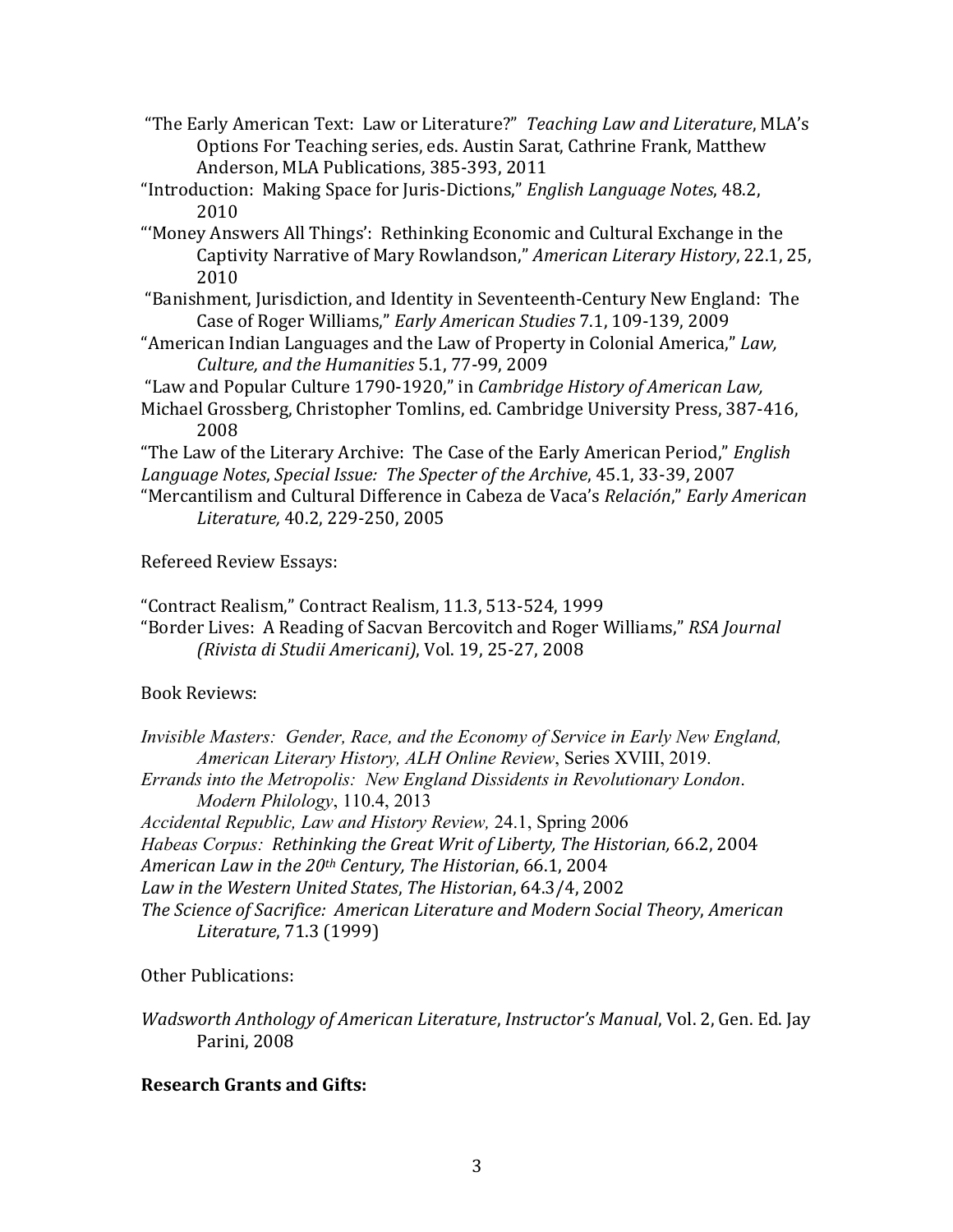Faculty Principal, John and Katherine Rosenbloom Endowed Hebrew Instructorship, Program in Jewish Studies (PJS), CU Boulder, \$100,000, 2018

- Principal Investigator, Adopt-a-Student Program, PJS, ongoing contributions toward undergraduate tuition, 2018
- Principal Investigator, Yesod Foundation Grant, PJS, \$3000 (archival digitization), 2018

Principal Investigator, December Fundraising Campaign, PJS, \$15,000, 2017 Faculty Steward, Bender Foundation Grant, PJS, \$500,000, 2015-2019

- Faculty Steward, Israel/Palestine Endowed Professorship, PJS, \$500,000, 2015-2019
- Principal Investigator, "Community Talks: A Plan to Integrate Public Research and Teaching," Rose Community Foundation, Denver, CO \$30,000, 2017
- Principal Investigator, "Peak to Peak: PJS," Office of Outreach and Engagement, CU Boulder, \$7000, 2017
- Principal Investigator, Undergraduate Research Opportunities Grant (UROP), PJS, \$3000, 2017-2019
- Principal Investigator, "Peak to Peak: PJS," Office of Outreach and Engagement, CU Boulder, \$7000, 2016

# **Curatorial Experience:**

- Director and Curator, Post-Holocaust American Judaism Archive Project, 2016-Ongoing (includes the Harry W. Mazal Holocaust Collection and the Zalman M. Schachter-Shalomi Papers)
- Curator, Embodied Judaism: SHE, Exhibition mounted in Norlin Library with materials drawn from the Post-Holocaust American Judaism Collections, 2017-2018

# **Awards and Distinctions:**

Robert M. Kingdon Fellowship, Institute for Research in the Humanities, University of Wisconsin, Madison, 2019-2020 BFA Excellence in Research Award, CU Boulder, 2019 Society of Early Americanists Essay Contest, Honorable Mention, 2019 Carolyn Woodward Pope Book Award for *The Puritan Cosmopolis: The Law of Nations and the Early American Imagination*, 2018 Faculty Fellowship, CHA, University of Colorado, Spring 2015 Fulbright Fellowship, Boğaziçi University, Istanbul, Turkey, Spring 2014 Carolyn Woodward Pope Book Award for *Banished: Common Law and the Rhetoric of Social Exclusion in Early New England*, 2013 Eugene M. Kayden Book Award, Honorable Mention for *Banished: Common Law and the Rhetoric of Social Exclusion in Early New England, 2013* College Scholar Award, University of Colorado, 2013 Fellow, Huntington Library, July 2013 Jewish Studies Program Grant, 2012 Scholar-in-Residence, American Antiquarian Society, July 2012 Visiting Professor of Law and the Humanities, Georgetown Law Center, Spring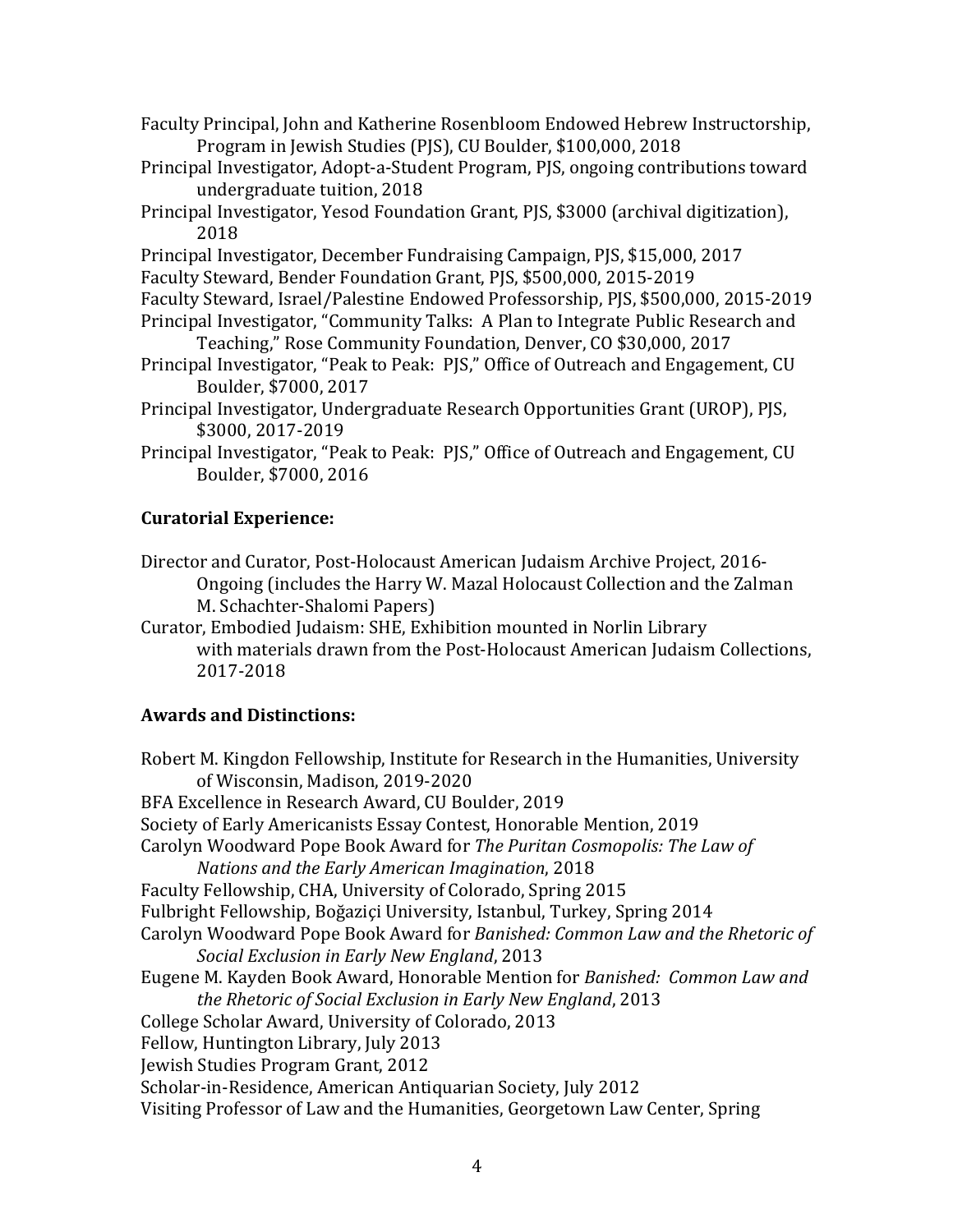2011

NEH Summer Stipend, 2010 Kayden Grant, 2010 Faculty Fellowship, CHA, University of Colorado, 2009-2010 Invited Guest Faculty, NEH Summer Institute: "The Rule of Law," July 15-16, 2009 Leap Associate Professor Grant, Spring 2008 GCAH Research/Creative Work Grant, 2008 Faculty Fellowship, 2007 GCAH Research/Creative Work Grant, 2007 NEH Fellowship for University Teachers, 1994-95

# **Selected Professional Talks**

- "A Mayflower Thesaurus," Leiden Mayflower 400 conference, University of Leiden, August 26-28, 2020 (remote due to Covid-19 pandemic)
- "Frankism and Privacy: The Brandeis Family's Sabbatianism," Invited Talk, Johns Hopkins University, April, 24, 2020 (event canceled by Covid-19 pandemic)
- "Louis Brandeis and Jacob Frank," Institute for Research in the Humanities, University of Wisconsin, Madison, Kingdon talk, April 6, 2020 (remote due to Covid-19 pandemic)
- "Hayonian Epistemology and the Tripartite God," Nehemiah Hiyya Hayyon and the Challenges of the Post-1676 Sabbatian Leadership, University of Sarajevo, 3-5 October 2019
- "Jewish Apostasy and American Expatriation: Ethno-Cultural and Civic Paradigms of Belonging," American Society for Eighteenth-Century Studies, Denver, 21-23 March, 2019
- "The Jewish Apostate and the American Expatriate: Leave-Taking in the Early Republic," Work-in-Progress Series of the 18th- & 19th-Century Studies Network, CU Boulder, October 26, 2018
- "Embryologies in Hebrew Mystical Texts," Respondent, Mediterranean Studies Symposium, CU Boulder, 21-22 April 2017
- "Frankism in America," Annual Meeting of the Association of Jewish Studies, San Diego, 18-20 December 2016
- "Jewish Messianism, Yiddish Literature, and the Possibilities for Democracy in Early Twentieth-Century America," Invited Speaker, University of Minnesota, Center for Jewish Studies, 11 April 2016
- "Banishment: An Early American Primer": Invited Speaker, Slavery, Captivity, and the Meaning of Freedom, UC Santa Barbara, 12-13 May 2016
- "Sholem Asch's Sabbatai Zevi," Jewish Playwrights and the American Stage, Annual Meeting of the Association of Jewish Studies, Boston, 13-15 December 2015.
- "Messianism and Democracy in Sholem Asch's Sabbatai Zevi," Echoes of Shabbetai Sevi in Jewish Literatures, Ulcinj, Montenegro, 30 July-2 August 2015
- "I hear no things laid to my charge": Listening to the Law and the Auditory Aesthetic in Anne Hutchinson's Trial Transcript," Fifth Annual Berg Conference, Faculty of Law, Tel Aviv University, 22-24 June 2014
- "Seeing the World Seeing: The New England Puritans and the Legal Science of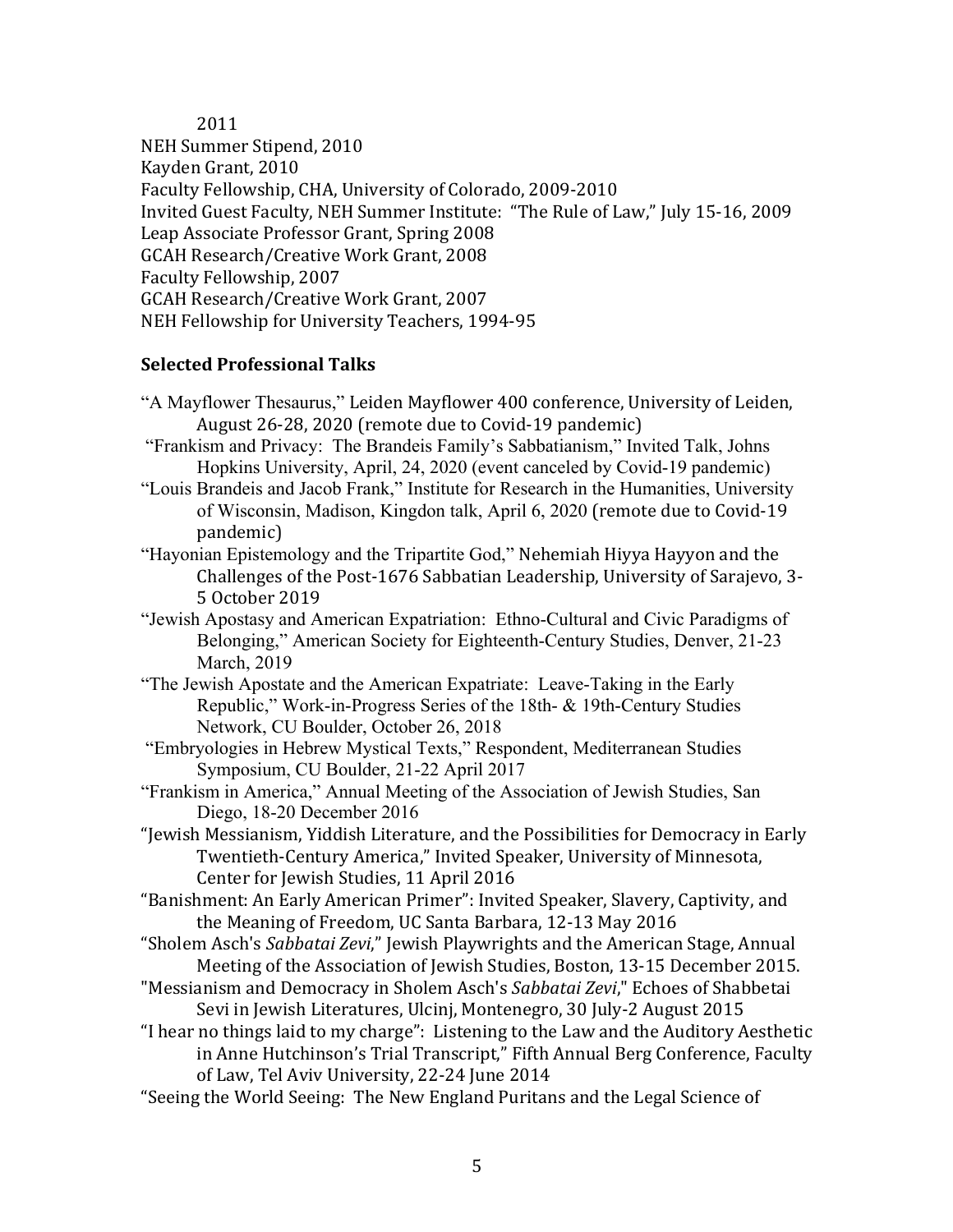Evidence," Conference on Sacred and Secular Revolutions," Huntington Library, 7-8 March 2014

- "The Inter-Nation and the Cosmopolitics of Covenant Renewal," Jewish Studies Colloquium, University of Colorado, 3 October 2013
- Invited Senior Scholar, Law and Humanities Senior Scholar Workshop, 3-4 June 2013, Georgetown University Law Center
- Invited Speaker, "The Cosmopolitan Covenant: Renewal and the New England Puritans," University of Glasgow, Scotland, 25 March 2013
- "Humans at Shechem," Panel: The Human, Association for the Study of Law, Culture, and the Humanities, Birkbeck College, University of London, 23 March 2013
- "End Times or Mean Times: Puritans and the Millennium," Early American Temporalities: Panel sponsored by the Division on American Literature to 1800, Modern Language Association Meeting, Boston, 3 January 2013
- Roundtable, "The American Jeremiad at 35," Modern Language Association Meeting, Boston, 3 January 2013
- Invited Senior Scholar, Law and Humanities Senior Scholar Workshop, 11-12 June 2012, UCLA Law School
- Invited Law Faculty Colloquium Speaker, Banishment in Early America, 19 October 2012, University of Colorado Law School
- "The Hebrew Republic and the Anglo-Mediterranean Readmission of the Jews," Early Modern Migrations: Exiles, Expulsion, & Religious Refugees, 1400– 1700, Centre for Renaissance and Reformation Studies, Victoria College, University of Toronto, 19-21 April 2012
- Plenary Panel Speaker, "From Muhammad to Obama: How to Spot an Impostor," Race, Law, and American Literary Studies: An Interdisciplinary Conference, University of Maryland, College Park, 29-30 March 29-30 2012
- "Law and the Utopian Imagination," Invited Guest Speaker, Amherst College, 19 October 2011
- Invited Senior Scholar, Interdisciplinary Law and Humanities Junior Scholars' Workshop, USC Law School, 5-6 June 2011
- "A Feminist Approach to Hospitality: The Trial of Anne Hutchinson," Feminist Legal Reading Group, Washington, D.C. Law School Consortium, 10 May 2011
- Respondent, "A Performative Theory of Trials," Martha Merrill Umphrey, Georgetown University Law Center Faculty Workshop, 12 April 2011
- "Mather's Turkey," Panel: Early American Islams, Society of Early Americanists, Seventh Biennial Conference, Philadelphia 3-5 March 2011
- Keynote Commentator, West Coast Conference on Law and Literature, sponsored by the Center for Law, History, and Culture and the Early Modern Studies Institute, 2 December 2010
- Invited Senior Scholar, Interdisciplinary Law and Humanities Junior Scholars' Workshop, UCLA Law School, 4-5 June 2010
- "The Maypole of Merry-Mount: Legal Geography in the English-Indian Encounter," Panel: Juris/diction: The Politico-Rhetorical Borderlands of Early America, Flagler College, St. Augustine, FLA, 12-15 May 2010
- Invited Guest Faculty, NEH Summer Institute: "The Rule of Law: legal Studies and the Liberal Arts," 15-16 July 2009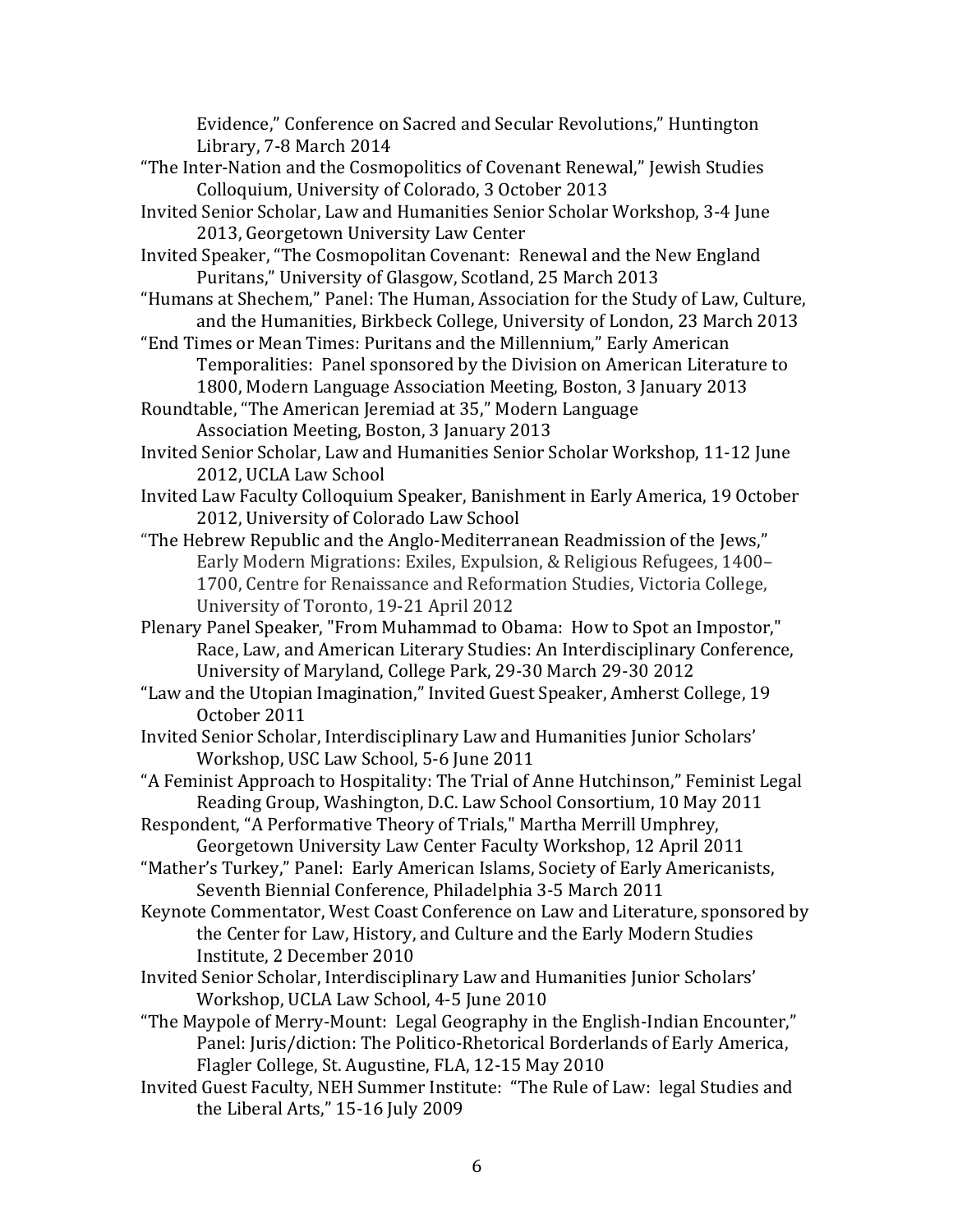"To Test Their Bloody Laws": The Early Quaker Banishments in Colonial New England and the Struggle over the Common Law," Pre-circulated paper and seminar topic at The McNeil Center for Early American Studies, University of Pennsylvania, 9 October 2009

Invited Senior Scholar, Interdisciplinary Law and Humanities Junior Scholars' Workshop, Georgetown University Law Center, 6-7 June 2009

"Quaker Space and the 'Here-ness' of Puritan Common Law," Annual Meeting of the Law and Society Association, Denver, 28 May 2009

# **Professional Memberships:**

Association for Jewish Studies American Society for the Study of the Eighteenth Century Law and Humanities Junior Scholars' Workshop American Studies Association Association for the Study of Early American Society Society for the Study of Law, Culture, and the Humanities Modern Language Association

## **Service:**

Editor in Chief, English Language Notes, 2019-ongoing Steering Committee Member, Chancellor's History Project, 2021-2024 Salary Committee Member, English Department, 2021-ongoing Professor Karen Jacobs Reappointment Committee, Spring 2021 Advisory Board member, Bloomsbury book series, *Comparative Jewish Literature*, 2020 ongoing Director, Program in Jewish Studies, University of Colorado, 2015-2019 External Tenure Review, Professor Renana Keydar, The Hebrew University Faculty of Law, 2019 Chair, Eyal Rivlin Promotion to Senior Instructor, 2018-2019 Search Committee Member, Joint Appointment in Program in Jewish Studies and Women and Gender Studies, 2018-2019 Graduate Committee, English Department, 2017-ongoing Co-chair, Search Committee for the Israel/Palestine Endowed Professorship, 2017-2018 Arts & Humanities Committee for Academic Futures Member, 2017-2018 Graduate Studies Committee, Program in Jewish Studies, 2017-2018 Advisory Board Member, *Rivista di Studii Americani* Journal, 2016-2020 Events Committee, Program in Jewish Studies, 2016-2018 PUEC Member, Professor Adam Bradley, English Department, 2016 Global Seminar in Turkey, "Jews and Muslims in Istanbul," Summer 2016 Executive Committee Member, English Department, 2015-2017 Executive Committee Member, Jewish Studies Program, 2012-2015 Law and Humanities Junior Scholars' Workshop Convener, Reviewer, and Participant, 2009-ongoing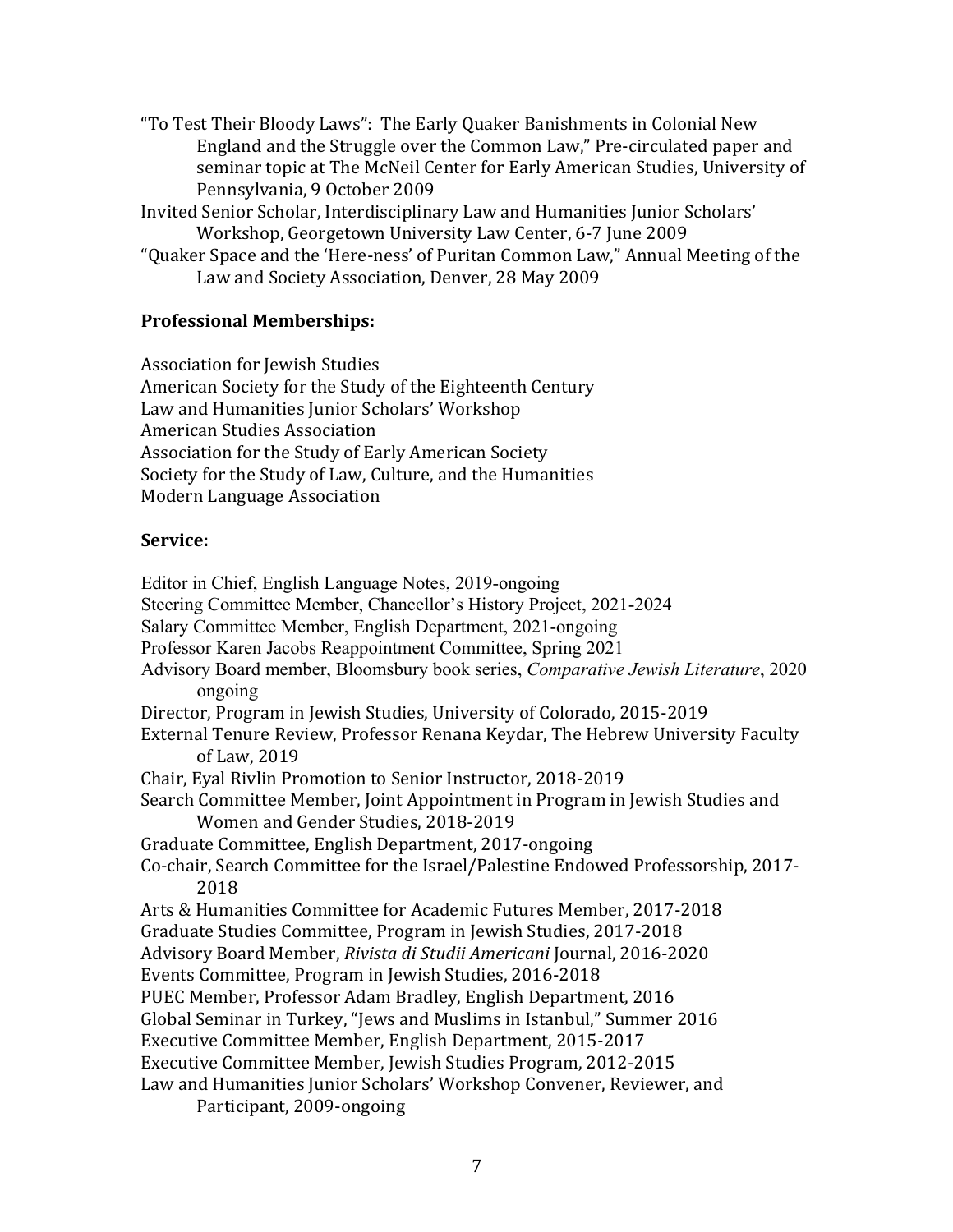- PUEC Member, Professor Richelle Munkhoff, 2015
- External Promotion Review, Professor Erica Burleigh, John Jay College of Criminal Justice, CUNY, 2015
- PUEC Member, Professor Katherine Little, 2014
- PUEC Member, Professor Penny Kelsey, 2014
- Chair, Promotion Committee for Professor Ruth Ellen Kocher, 2013-2014
- Organizer, "Parthenogensis: A Seminar on Western Civilization," Professor Matthew Gumpert, Boğaziçi University, Istanbul, Turkey, April 26-27, 2013
- External Tenure Review, Professor Erica Burleigh, John Jay College of Criminal Justice, CUNY, 2013
- Placement Director, English Department, 2012-2013
- External Tenure Review, Professor Mark Miller, Hunter College, CUNY, 2012
- Promotion Committee, Professor William Kuskin, University of Colorado at Boulder (2012-2013)
- Affiliate, Mediterranean Studies, University of Colorado at Boulder, 2011
- Center for Medieval and Early Modern Studies (CMEMS), Organizing Board Member,
- College of Arts and Sciences, University of Colorado at Boulder (2010)
- Tenure Committee, Professor Laura Winkiel, University of Colorado at Boulder, 2009
- Center for Medieval and Early Modern Studies (CMEMS), Advisory Board Member, College of Arts and Sciences, University of Colorado at Boulder, 2009
- Graduate Director and Associate Chair, English Department, 2005-2007, 2008-2010 Chair, Reappointment Committee for Professor Jordan Stein, 2010
- Placement Director for PhD Candidates, 2010, 2012
- Author, Program Review Cluster D Report (on improving interdisciplinary activities in the Humanities), College of Arts and Sciences, University of Colorado at Boulder, 2009

## **Outreach Lectures and Articles**:

- "Louis Brandeis and Jacob Frank," Peak to Peak Lecture Series, Program in Jewish Studies, September 14, 2020 (remote due to Covid-19 pandemic)
- "Isaac Bashevis Singer," Nobel Laureate Series, Boulder Bookstore, October 22, 2018 "The Dybbuk and Spirit Culture in Judaism," Panel on The Dybbuk (1937),

Celebration of Leonard Bernstein at 100, CU Boulder, September 23, 2018 "False Messiahs and Self-Appointed Heirs: Apostatic Moments in Jewish-American

- Culture," Sherbino Theater, Ridgway, Colorado, Peak to Peak Lecture Series, Program in Jewish Studies, May 24, 2018
- "The Puritans and the Hebrew Bible," Hillel at CU Boulder, Public Lecture, April 25, 2017
- "The Puritans and the Hebrew Bible," CU at the JCC, Boulder, Public Lecture, February 23, 2017
- "False Jewish Messiah or Puritan Hero?" Talk at Temple Aaron, Trinidad, CO, September 24, 2016 in coordination with the Literary Arts Festival
- First Friday, Congregation Bonai Shalom, Boulder, Public Lecture on Jews and Muslims: Global Seminar, February 5, 2016